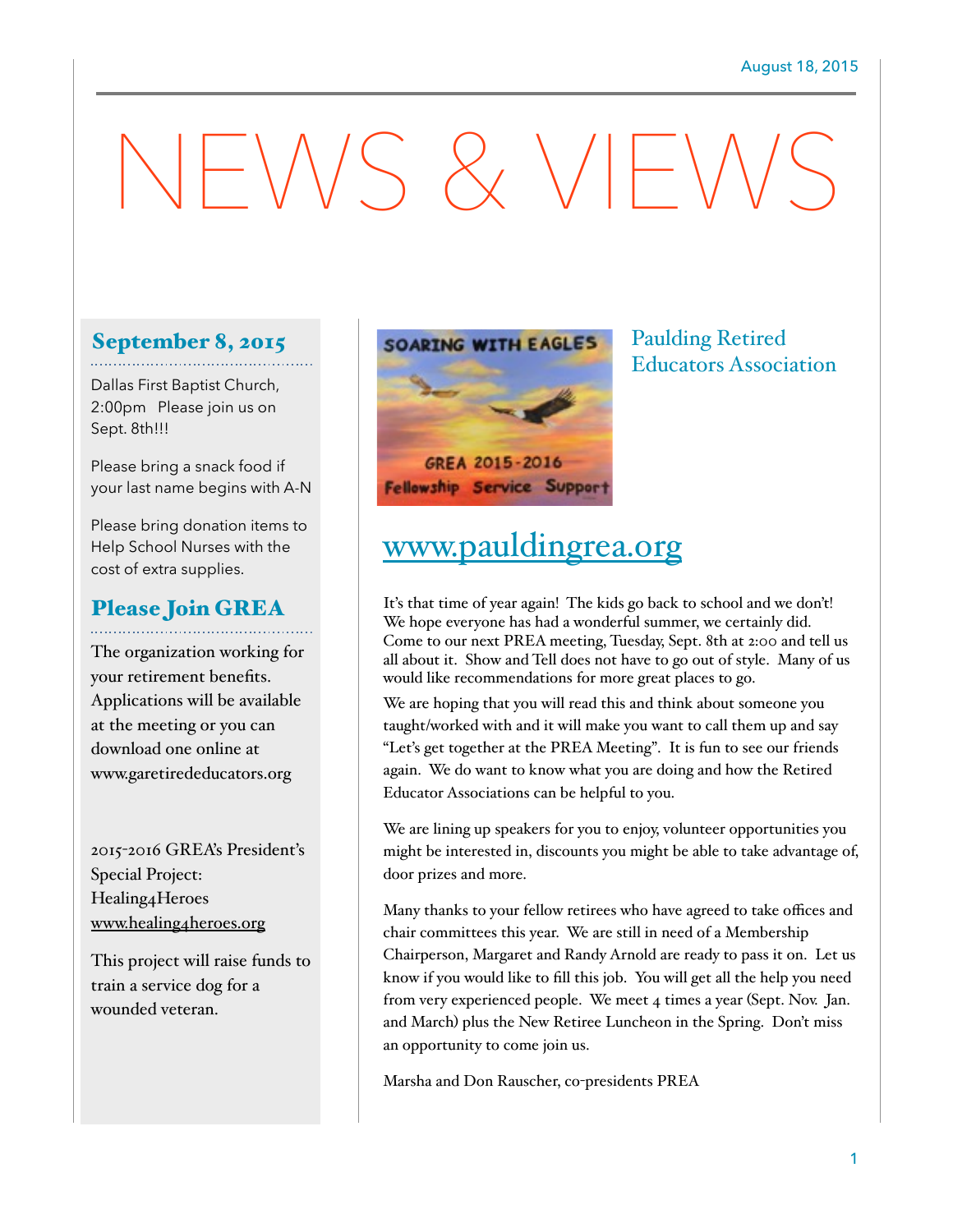Please donate to the PREA scholarship fund for Paulding Educators. You may donate in Honor or Memory of someone.

Please share pictures or information that you would like added to the newsletters. Just email to [geoljcamp@att.net](mailto:geoljcamp@att.net)

REQUEST FROM PAULDING LITERACY COUNCIL: Volunteers are needed for reading and math tutors. Contact Carol Griffith.

The Scrapbook Committee is open to all who are interested in scrapbooking. Photos are needed for the scrapbook. Please contact Betty Vollenweider to join or to submit photos and information for the scrapbook!!!



 Remember our next meeting Sept. 8, 2015 at the First Baptist Church in Dallas at 2:00!!!!!! Other upcoming events: Nov. 1, 2015 Georgia Retired Educators Day, May 3-5 2016 GREA Convention, Augusta, GA

Please let us know if you have news of any of our fellow Retirees that you would like to include in our PREA newsletters.

Congratulations to the 2015 PREA Scholarship winners: Holly Petty and James Wegner. Please donate to the PREA scholarship fund for Paulding Educators. You may donate in Honor or Memory of someone. Another way to donate to the scholarship fund is to bring your loose change to the meetings.

Helping Hands needs volunteers in the food pantry! Please volunteer! Even 4 hours a week would be very helpful!! Marcia Bell can give you contact information.

Georgia Educators Museum has been established to contain the memories of 20th-century educators. For more information and if you would like to donate to this lasting tribute, visit the GRE Museum www.garetirededucators.org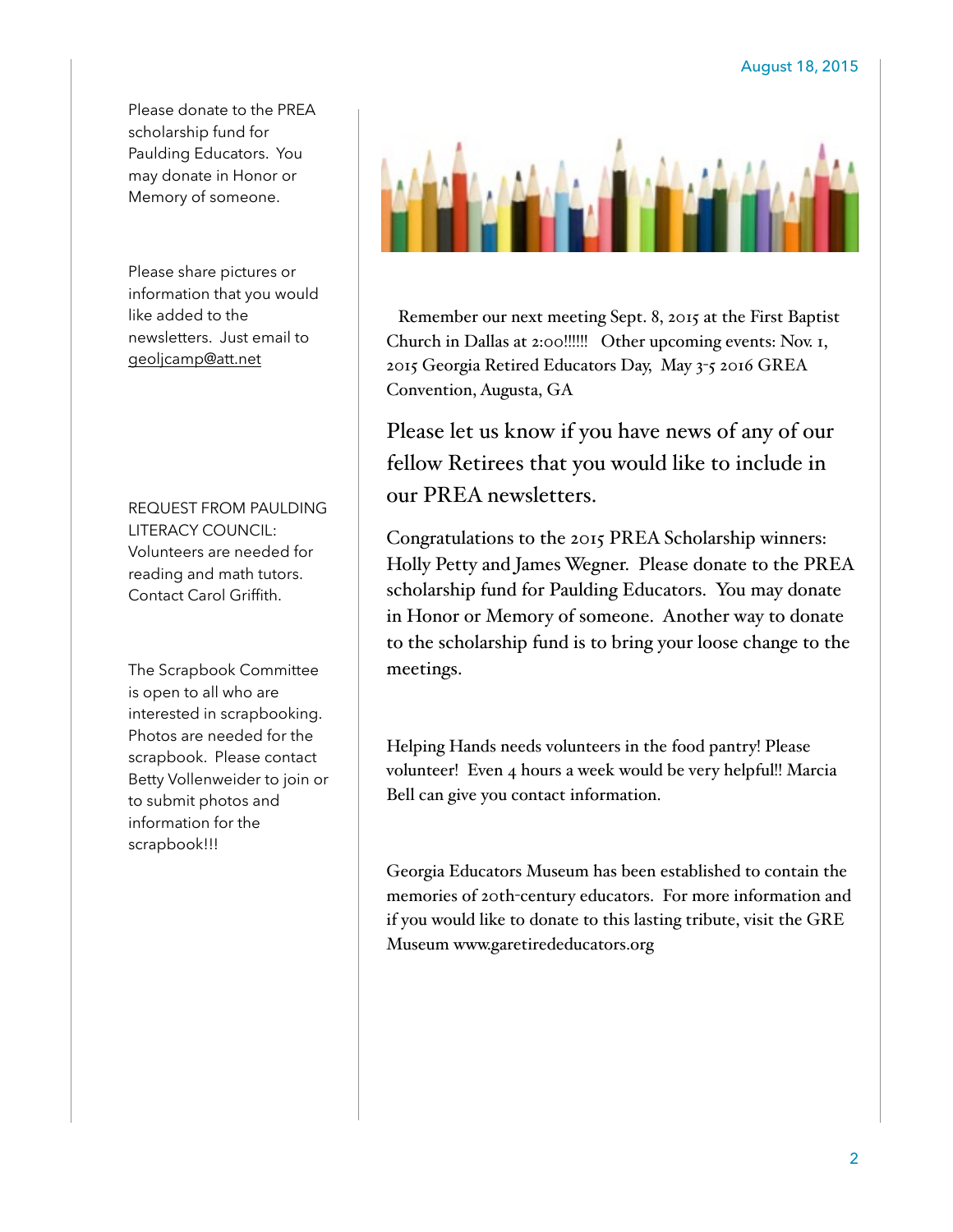If anyone has an old flag that needs to be disposed of, please bring it to our meeting. The Boy Scouts have a ceremony that they will be holding at the Paulding Meadows Festival on Sunday, Sept. 13 to properly retire the flag and not have it placed in a landfill.

PREA is a winning organization!!!! A group of local members attended the State GREA Convention at the Lake Lanier Islands last April and we won all kinds of certificates, including Award of Excellence. We were also very proud to have our latest scrapbook on display. Margaret and Randy Arnold, Barbara Cohran, Gloria King, Jerry Hollis, and Marsha and Don Rauscher enjoyed information sessions, great weather, winning door prizes, and being entertained.

Our Community Outreach for the first meeting is centered around helping School Nurses. We are having the Head School Nurse from the Paulding County System speak at our meeting. School Nurses are provided first aide items in the schools but they need other items too. We are asking our members to bring donations that will be helpful to the School Nurses as they continue to do their jobs in our County. Items needed: Healthy Snacks (no nuts), Juice Boxes, and Sanitary Products for the older girls. These items are needed and most often are provided by the Nurses at their own expense. Please help us by bring a donation to our first meeting!!!

One last Reminder:

Open Enrollment will be held Oct. 19-Nov. 6, 2015 for Jan. 1, 2016 start date!!